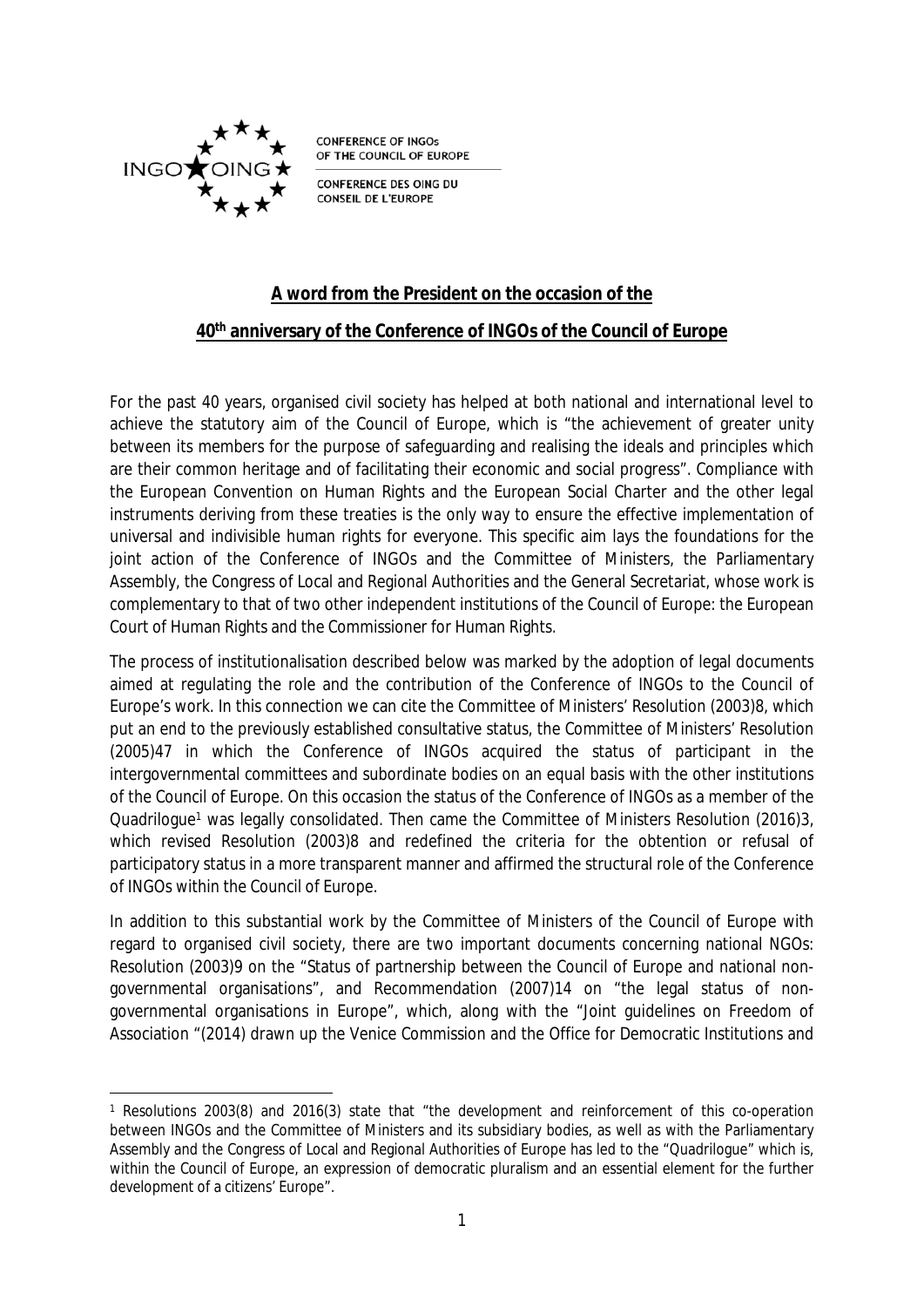Human Rights (OSCE/BIDDH), constitute the current standards to be respected by Council of Europe member states.

The Conference of INGOs has gradually gained recognition as a political body of the Council of Europe and has always demonstrated its commitment and relevance. The processes of construction and institutionalisation described below are not intended to be an exhaustive presentation of all the work being carried out. There is no doubt that a historical, or commonly referred to as a chronological, account, accompanied by a historical analysis, will contribute to a full understanding of the role of the INGOs and of the effects of their activities in the intergovernmental context of the Council of Europe and of its member states. Such an undertaking therefore remains a project which should bear witness to the creative potential of organised civil society with regard to new methods of governance, in ever-changing political, socio-economic and cultural contexts.

Today, the Conference of INGOs continues to be the main body representing INGOs which have participatory status with the Council of Europe. It ensures the proper functioning of the arrangements for INGOs' participation within the Council of Europe and thereby helps to affirm the political role of organised civil society within the Council of Europe.

I wish to thank Claude Laurent GENTY, who, in consultation with the other Presidents of Honour of the Conference of INGOs of the Council of Europe (Daniel ZIELINSKI, Annelise OESCHGER and Jean-Marie HEYDT) has prepared the following presentation of the process of self-organisation and institutionalisation of international non-governmental organisations (INGOs) which led to the establishment of the Conference of INGOs within the Council of Europe.

Finally, I would like to express the hope that the Conference of INGOs will continue to grow, thanks to the intelligence and relevance of its INGO members, which are its vital force and on whose behalf the Conference of INGOs speaks. I trust that the Conference will continue to be responsive and proactive in enhancing respect for human rights and responsible democratic citizenship, based on human rights and a common vision of solidarity in Europe. The future depends on us!

6 January 2017

**Anna RURKA**

**President of the Conference of INGOs**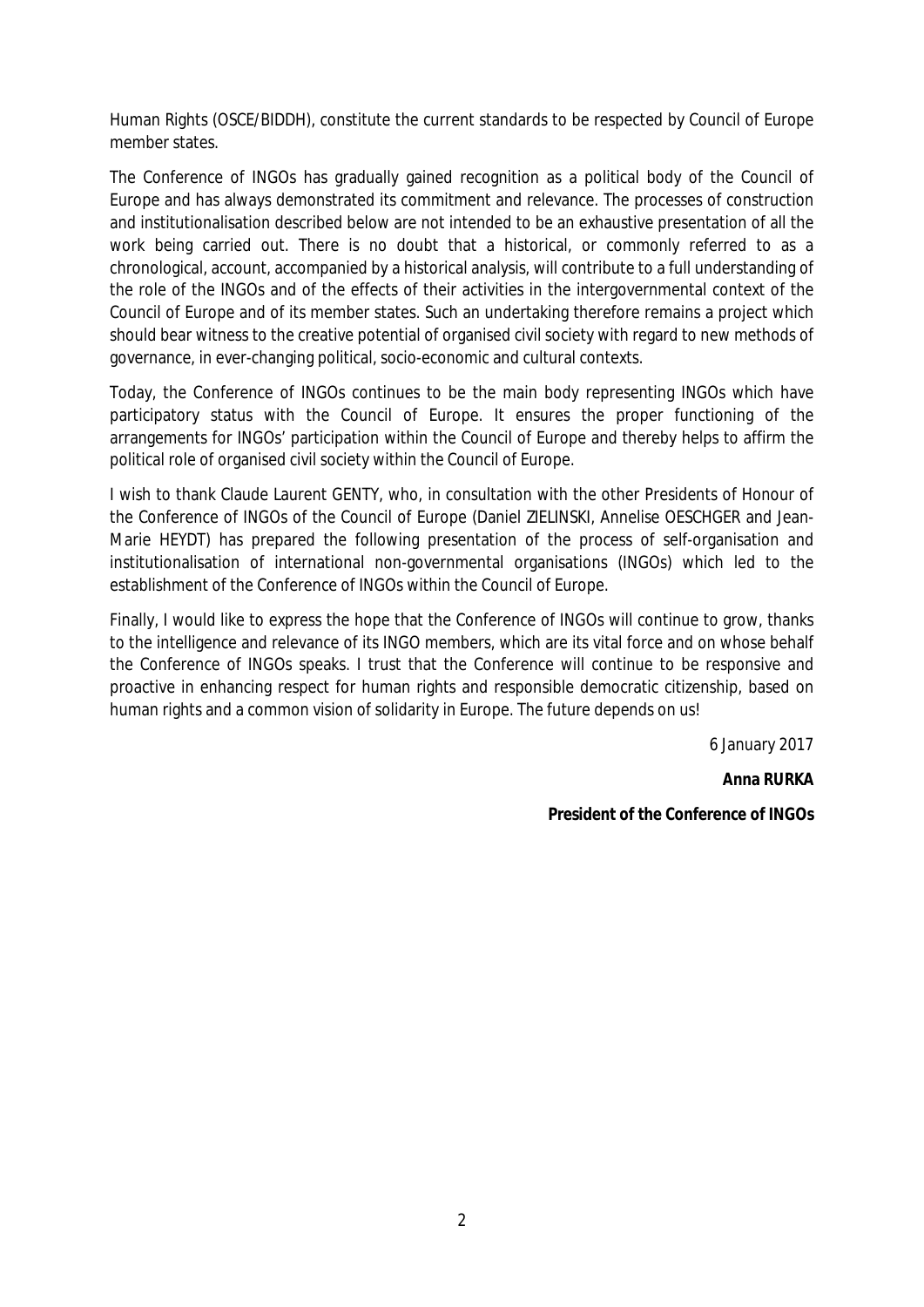# **The history of the Conference of INGOs of the Council of Europe**

As far back as 1952, the Council of Europe granted consultative status to International Non-Governmental Organisations (INGOs). **In 1975**, its Secretary General, **Georg Kahn-Ackermann**, invited the some 130 INGOs which had consultative status at that time to organise themselves so that they could have a common representation with the different bodies of the Council of Europe.

A year later, i**n 1976**, after several working sessions attended by the delegates of a dozen INGOs and representatives of the Council of Europe Secretariat, the "**INGO Liaison Committee**" was set up and the 15 members of the first INGO Liaison Committee were elected by correspondence. These invitations to all INGOs with consultative status to lodge their candidatures and vote by correspondence were at the time organised by the Council of Europe's Political Affairs Directorate.

**In January 1977**, on the occasion of the winter session of the Parliamentary Assembly, the "**Plenary Conference of INGOs** ", proposed by the Liaison Committee during its first meetings, met for the first time and adopted its first set of Rules of Procedure. Since then, relations between the INGOs and the Council of Europe have steadily grown and become increasingly institutionalised.

**In 1978**, the Committee of Ministers recognised this new body representing the INGOs and it was given a secretariat and access to meeting rooms and to interpretation for its meetings. The internal organisation of the Plenary Conference of INGOs first provided for several "sectoral meetings" and then for "thematic groupings" bringing together all the INGOs according to their specific fields of interest. The Plenary Conference of INGOs also drew up its Rules of Procedure which ensure its proper internal functioning and guarantees its legitimacy and its representation on the various committees and on all of the Council of Europe's bodies**.**

**In 1980**, an Exhibition of the INGO members of the Plenary Conference was held in the Palais de l'Europe, in the Committee of Ministers' anteroom, to present the objectives and activities of each INGO to the parliamentarians and local and regional elected representatives. This exhibition, entitled "L'Europe des Peuples", was inaugurated in the presence of the Secretary General of the Council of Europe, **Franz Karasek**, the Ambassador of Cyprus, who represented the Chairmanship of the Committee of Ministers, the Presidents of the Parliamentary Assembly and of the Conference of Local and Regional Authorities of Europe (CPLRE), which a few years later became the Congress of Local and Regional Authorities. The exhibition remained in place during the January session of the Assembly and the March session of the CPLRE. Several similar exhibitions were held throughout the 1980s.

**In 1981**, the Parliamentary Assembly's considerable interest in the Plenary Conference of INGOs led it to propose the establishment of a joint PA-INGOs committee, comprising 9 members of the Assembly's parliamentary committees and 9 members of the Bureau of the INGOs Liaison Committee. This joint committee organised several colloquies in the 1980s and the 1990s, which helped strengthen relations between the INGOs and the parliamentarians. It was unfortunately disbanded in the 1990s.

**In 1983**, a first reform of the Rules of Procedure of the Plenary Conference of INGOs stipulated that its President would henceforth be elected by the entire Conference and no longer by the members of the Liaison Committee. This major reform applied from the election of the new President in 1984.

**From 1984 to 1986**, a genuine dialogue was established between the INGO Liaison Committee and the Secretary General of the Council of Europe, **Marcelino Oreja Aguirre,** at the initiative of the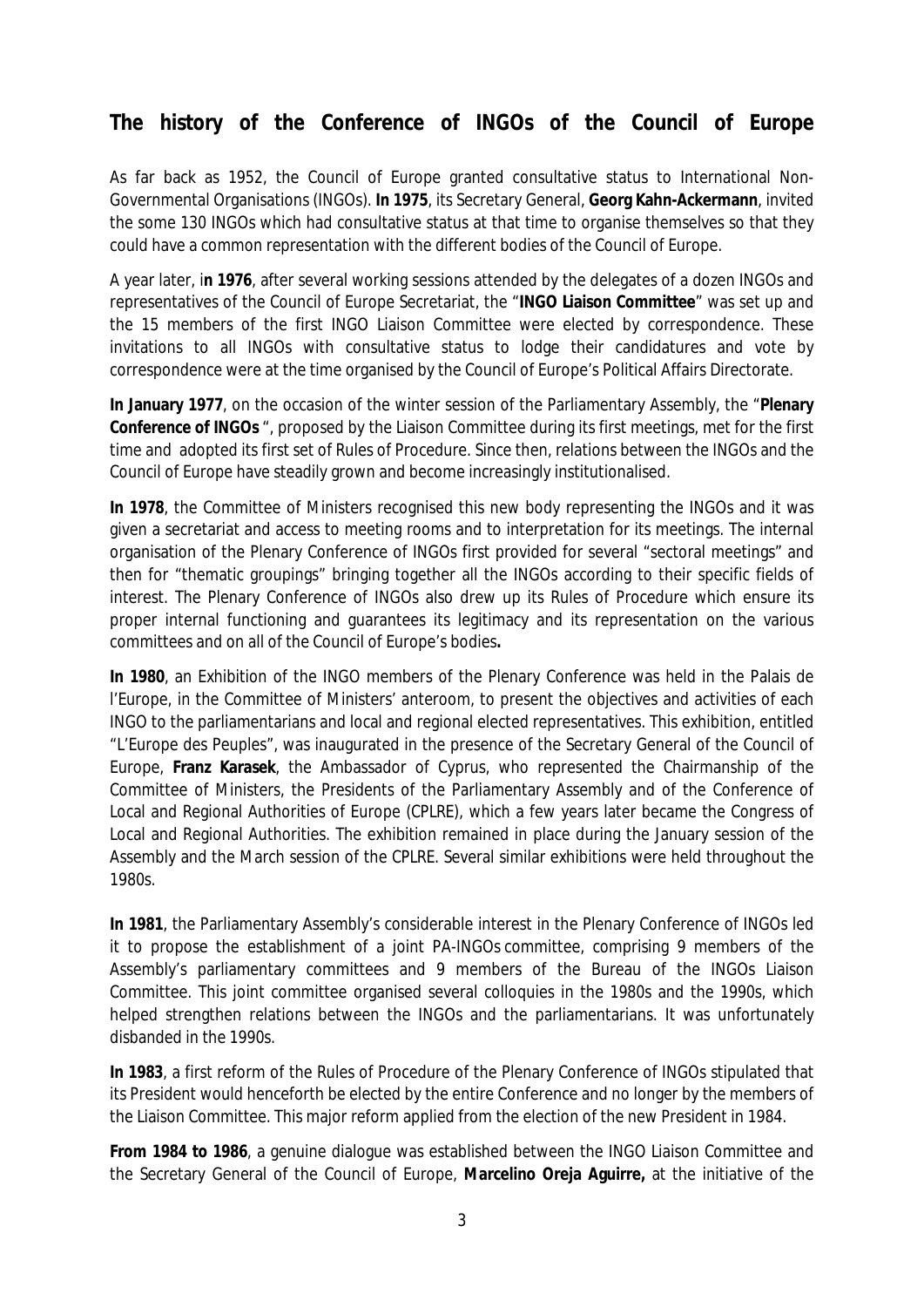latter, in the form of twice-yearly meetings, which were attended by the members of the Bureau of the INGOs Liaison Committee and the different Directors of the Council of Europe and the Secretary General.

For several years the Plenary Conference of INGOs and its Liaison Committee took part in the drafting of **Convention 124** on the Recognition of the Legal Personality of International Non-Governmental Organisations, which would be adopted by the Committee of Ministers in 1986 and came into force – in 1990.

**During the 1990s**, the Plenary Conference of INGOs set up a financial association called "INGO-Service", which is designed, thanks to the voluntary contributions paid by the INGOs, to give the Conference greater financial independence from the Council of Europe.

**In 2003** consultative status was replaced by **participatory status** for the INGOs. The Council of Europe is the only international organisation to grant such a status to INGOs, with the aim of facilitating their collaboration with the steering committees, expert committees and the "subsidiary bodies" of the Council of Europe. The INGOs which hold participatory status contribute actively to the decision-making process and to the preparation of European legal instruments and their implementation.

**In 2005**, at the 3rd Summit of Heads of State and Government of the Council of Europe, which took place in Warsaw, the Plenary Conference of INGOs took the title of **Conference of INGOs of the Council of Europe** and was acknowledged as one of the "**4 Pillars"** of the Council of Europe alongside the Committee of Ministers, the Parliamentary Assembly and the Congress of Local and Regional Authorities. The Committee of Ministers then decided that the Conference of INGOs could henceforth delegate representatives to sit on the steering committees and expert committees, on the same basis as the Assembly and the Congress. Also **in 2005**, in the wake of the Warsaw Summit, **Terry Davis,** Secretary General of the Council of Europe, decided that members' travelling expenses to attend meetings of the INGO Liaison Committee would be reimbursed. Previously, the members themselves or their INGOs had had to cover these costs. At the same time "INGO-Service" decided to pay the Presidents of the Conference a monthly allowance.

**In January 2008**, the Conference of INGOs of the Council of Europe set up an Expert Council to help create conducive conditions for NGOs. With this aim in mind, this new Council examines legislation concerning national NGOs and its application and gives advice on bringing national legislation and practice into line with the standards set by the Council of Europe and with good European practices. Since its creation, this Expert Council has been very much appreciated by the other "Pillars" of the Council of Europe, in particular by the Committee of Ministers and the Parliamentary Assembly, and by the Secretary General.

**In 2008 and 2012, the** Conference of INGOs undertook two major reforms: **in 2008**, it carried out a reform to inscribe in its Rules of Procedure the consequences of its new participatory status and the changes in its role following the Warsaw Summit; and i**n 2012**, the Conference of INGOs carried out a further reform of its Rules of Procedure to adapt its organisation and functioning to the new architecture of the Council of Europe resulting from the major budgetary and structural reform, set in motion by its current Secretary General, **Thorbjorn Jagland**, when he took up office, following the example of the Parliamentary Assembly and the Congress of Local and Regional Authorities, henceforth referred to as "the Congress".

**Today**, the Conference of INGOs comprises over 300 INGOs divided into 3 main thematic committees: the Human Rights Committee, the Democracy, Social Cohesion and Global Challenges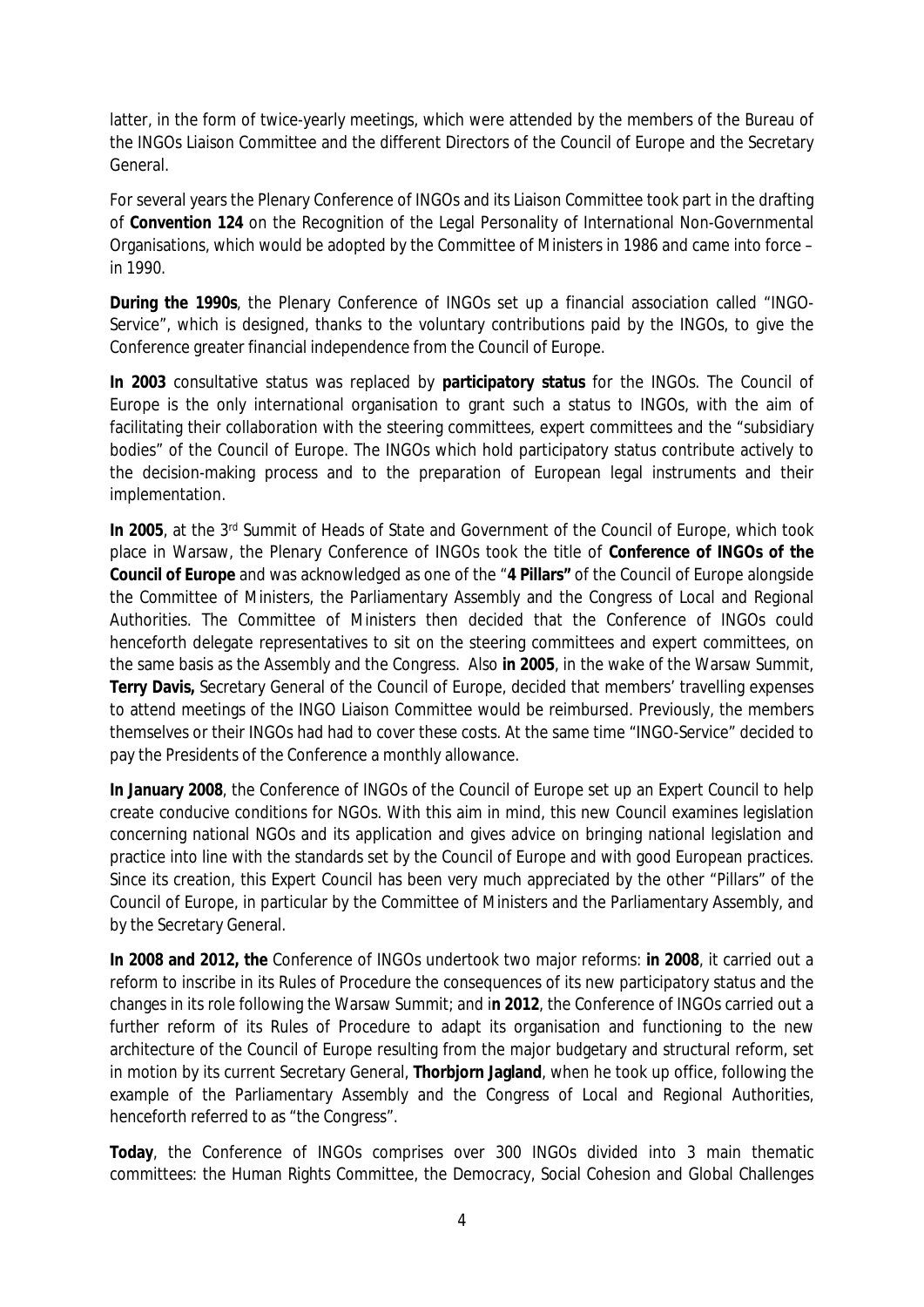Committee and the Education and Culture Committee, each of which comprises several working groups. Since the 2012 reform, a "Standing Committee" has replaced the former Liaison Committee. The latest Resolution relating to the participatory status of the INGOs, adopted by the Committee of Ministers on 6 July 2016, confirms the place and the role of the Conference of INGOs as the voice of European civil society, which the INGOs have succeeded in establishing within the Council of Europe over the **past 40 years**.

> **Claude-Laurent-GENTY** President of Honour of the Conference of INGOs